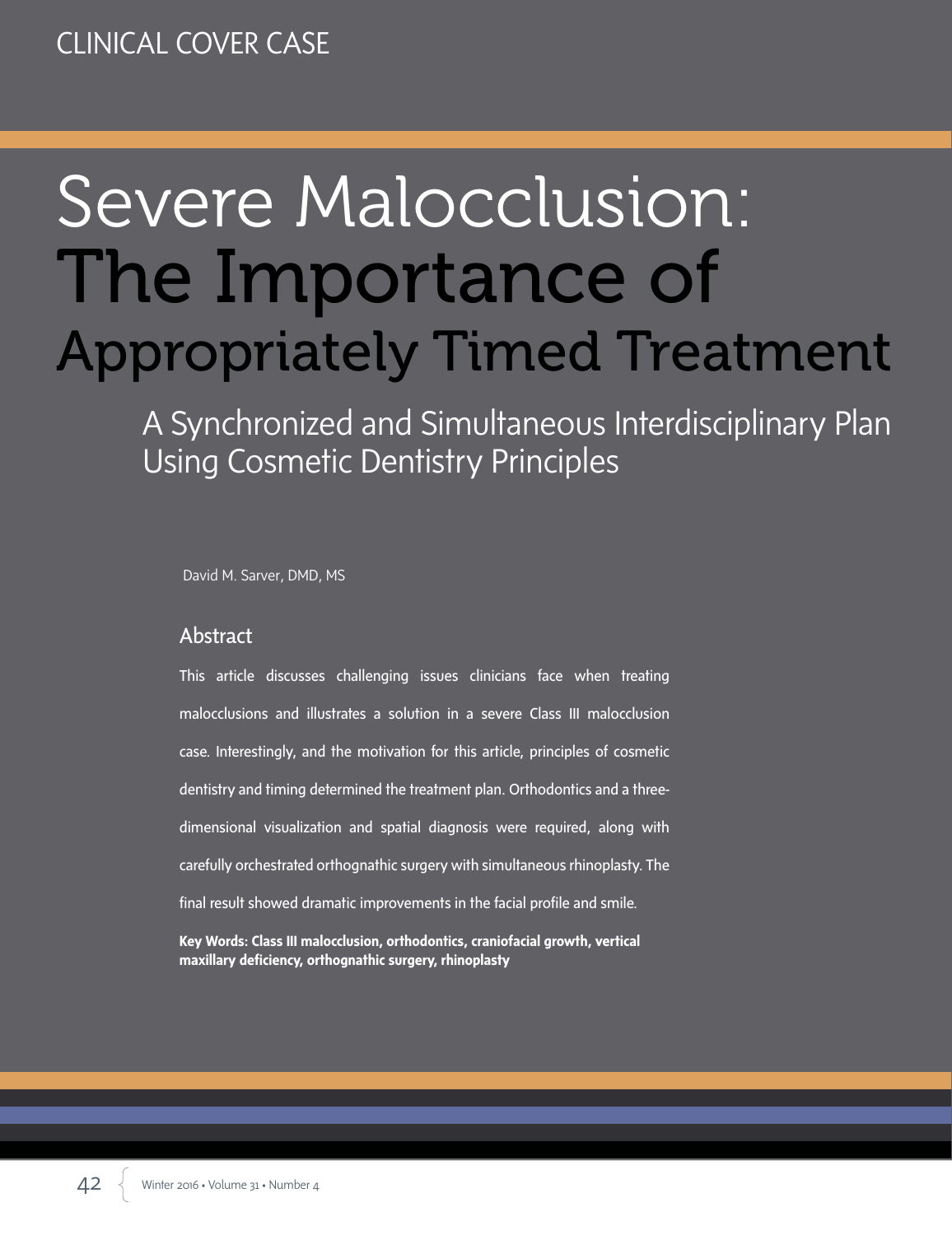

Is the answer contained only in the sometimes perplexing cephalometric radiograph?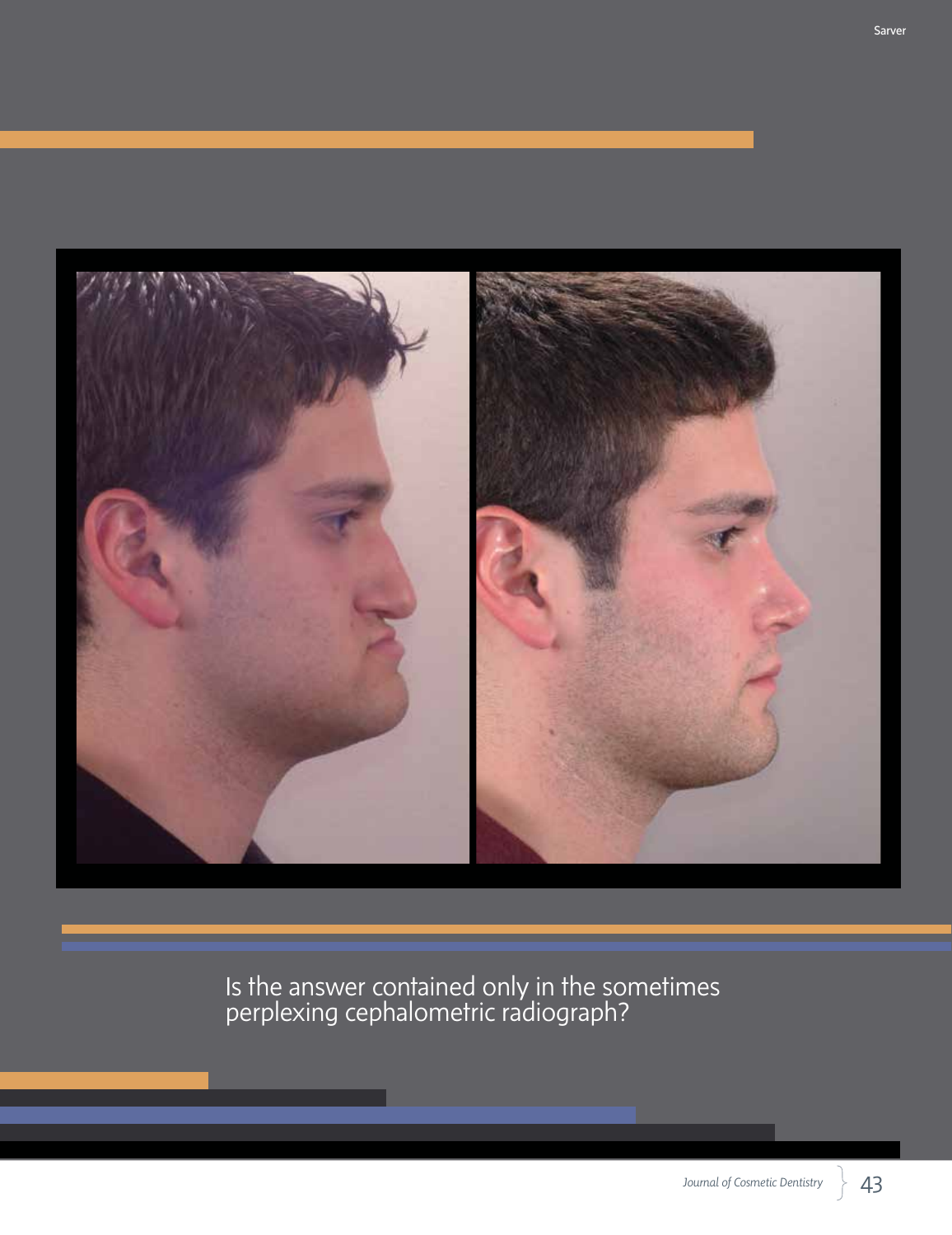Even at age six, the patient's skeletal deformity was obvious.

### Introduction

Treatment of Class III malocclusions can comprise a number of options, depending upon who is undertaking the diagnostic and treatment-planning responsibilities. This can cause some challenging issues for the dentist, such as when the best time to treat the malocclusion is and what the best approach is. Is the answer contained only in the sometimes perplexing cephalometric radiograph? Surprisingly, in today's orthodontics the cephalometric radiograph is not the main determinant of the treatment plan.<sup>1</sup> Rather, a critical piece of the answer lies in principles commonly used in cosmetic dentistry. The case described here is an excellent example of how the relationship of the soft tissues to the hard tissues (the "soft tissue paradigm") is the major factor in determining treatment.

## Initial Patient Presentation and Findings

This patient first came to our office with his parents when he was six years old. He had a short lower facial height and an overclosed appearance at rest **(Fig 1)**. His underbite was immediately evident and vertical maxillary deficiency was diagnosed because of the characteristic short lower face and little to no maxillary incisor display in his smile **(Fig 2)**. Even at his young age, the patient's skeletal deformity was obvious **(Fig 3)**. His primary dentition had negative overjet with no anterior slide **(Fig 4)**. An important clinical finding is that if the incisors are edge to edge in CR, the mandible has to slide forward for the posterior teeth to articulate. This type of CR-CO discrepancy has a greater likelihood of successful early treatment. However, when there is no anterior slide, then the position of the mandible relative to the maxilla is less successfully treated with early intervention. At this point, however, it was hard to determine the etiology of the Class III malocclusion.

As with most young patients, an attempt was made to protract the maxilla, but it soon became clear that any treatment at that time would be futile given the severity of the skeletal deformity. Therefore, it was decided to follow the patient for a number of years until he reported he had stopped growing toward the end of high school.

### **Treatment**

### Timing

When is the right time to proceed to orthodontics and surgical correction? Particularly in Class III malocclusion cases, the patient should be finished growing in terms of statural height. Long-term data, however, support the idea that our dentoalveolar and craniofacial growth never completely stops.2 But in this type of surgical/orthodontic treatment, the critical gold standard for the orthodontist is to follow craniofacial growth with a series of cephalometric radiographs taken six months apart. When three consecutive films can be superimposed on the stable cranial base with no changes evident, the patient's treatment may be initiated. By age 20, this patient had met all the criteria for beginning his treatment **(Fig 5)**. His incomplete incisor display on smile and deep nasolabial folds had a great influence on our treatment planning **(Fig 6)**. It remained obvious that his facial and dental malformations were quite severe **(Figs 7 & 8)**. A complicating factor in our decision-making process was that there was an extreme excess of space in the lower arch. An attempt to close all that space would not only be difficult, but also would be contrary to the principles of proper orthodontic preparation for an ideal surgical outcome. The position of the lower incisors was excellent, and to retract them would tilt them lingually, which would adversely affect how much the maxilla could be advanced. We decided to leave the space, and planned implant placement to restore the integrity of the mandibular arch **(Fig 9)**. Due to vertical maxillary deficiency (lack of vertical growth of the maxilla), incomplete incisor display was evident on both the facial smile and the close-up smile. This had a significant impact on the surgical placement of the maxilla, since the position of the maxillary incisor drives the treatment plan **(Fig 10)**.

### **Orthodontics**

Orthodontic treatment was begun to decompensate the dentition in preparation for the patient's jaw surgery. Once the teeth were properly positioned for surgery, it became critical to determine the cause of the malocclusion. In Class III malocclusion, the procedure itself sometimes drives what is perceived as the problem. For example, many would correct this malocclusion by surgically moving the mandible back. While this might correct malocclusion, facially it results in a more obtuse chin-neck contour (i.e., a fatter-looking neck). Commonly, the maxilla is moved forward to avoid that problem. But rather than limiting our thinking only to the anteroposterior plane of space, a more three-dimensional spatial diagnosis was required. This type of malocclusion may be the result of mandibular prognathism, maxillary deficiency (insufficient anterior growth of the maxilla), or vertical maxillary deficiency (vertical undergrowth of the maxilla resulting in a clockwise rotation of the mandible).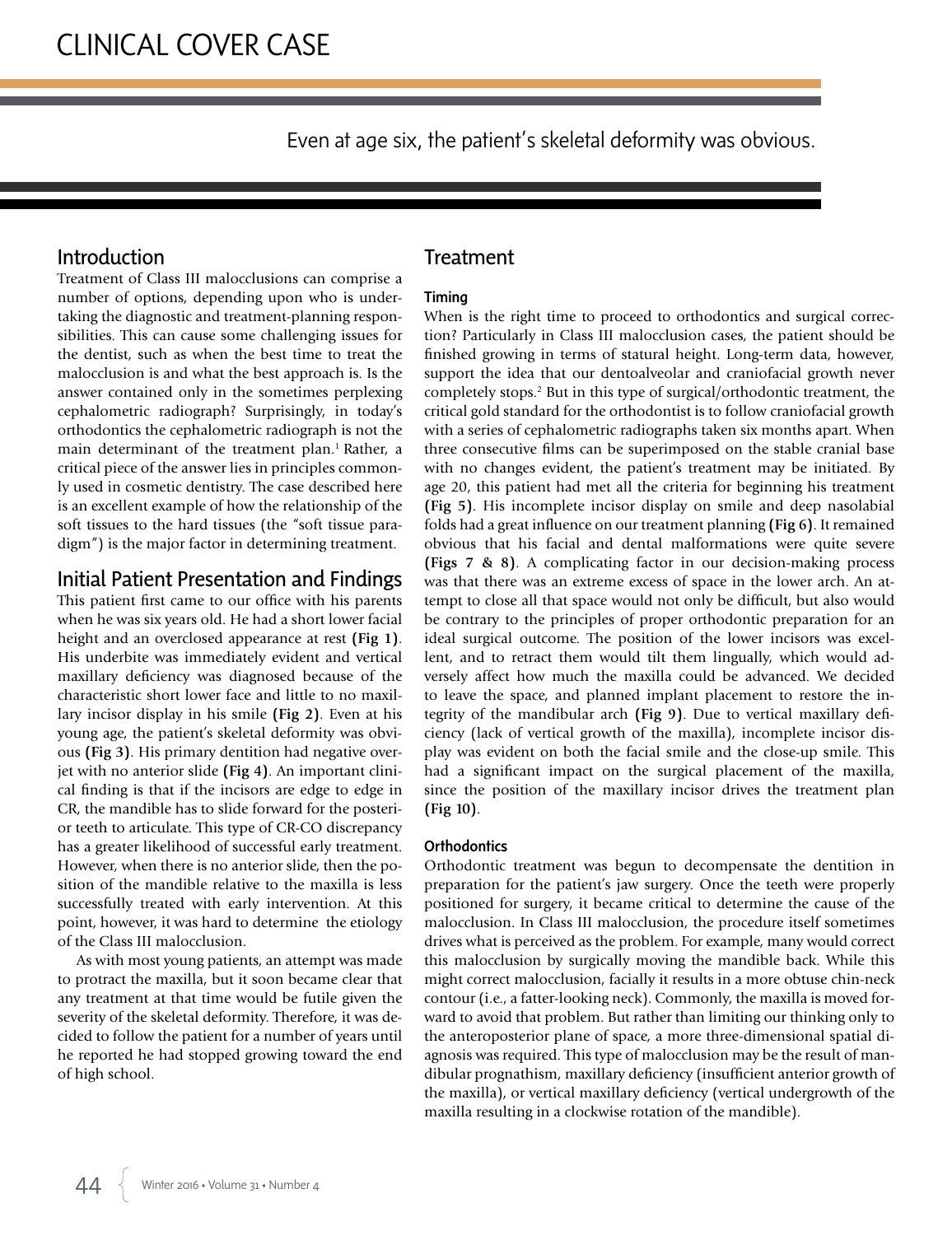

**Figure 1:** The patient first presented at age six with short lower facial height and an overclosed appearance at rest. The short lower facial height is a visual cue for vertical maxillary deficiency, one of the possible etiologic agents in a Class III malocclusion.



**Figure 2:** The patient's underbite was evident and Class III malocclusion was diagnosed.



**Figure 3:** Although the patient's skeletal deformity was obvious even at this young age, it was hard to determine the potential multifactorial etiologies of the Class III malocclusion.



**Figure 4:** This intraoral image shows negative overjet with no anterior slide.

When is the right time to proceed to orthodontics and surgical correction?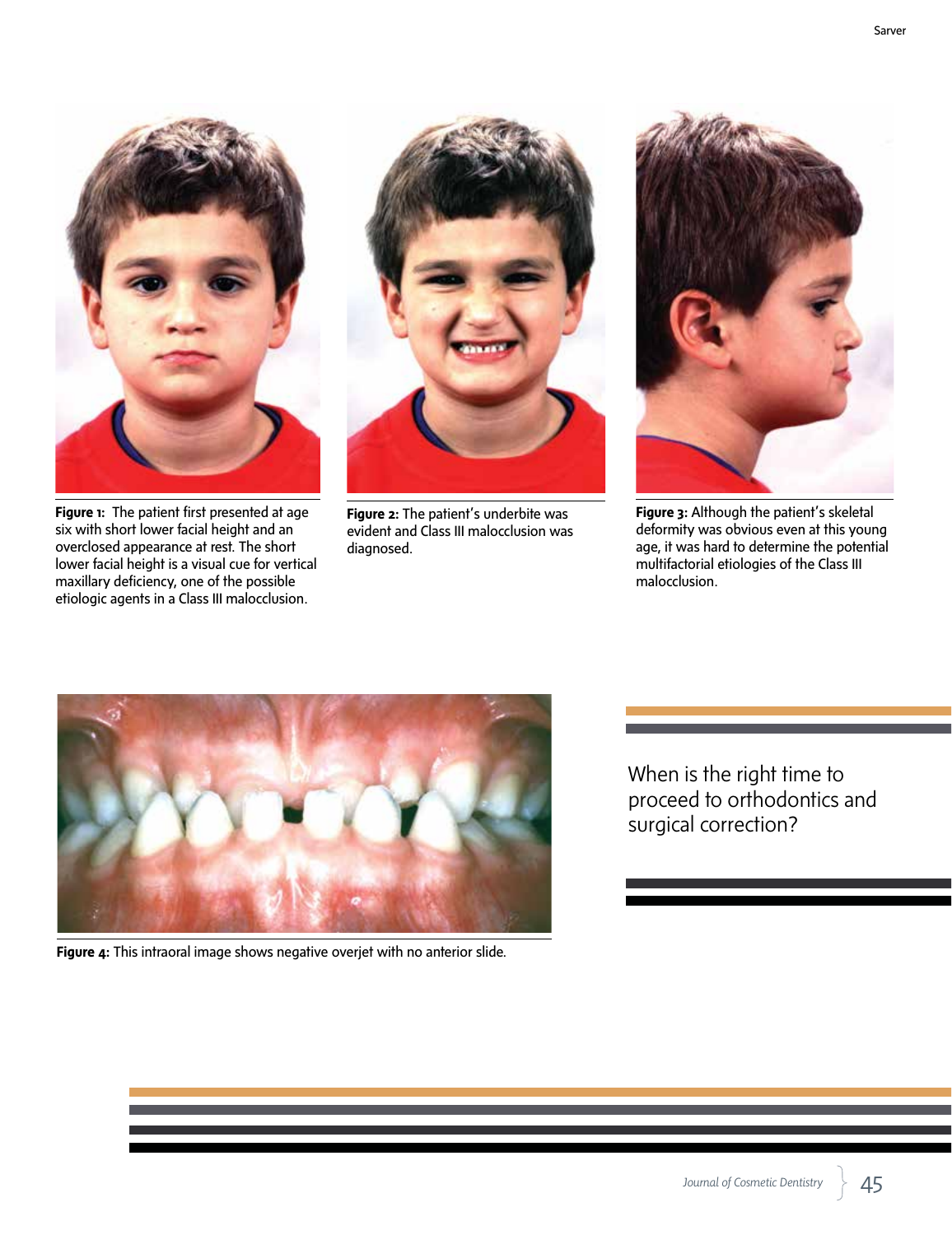

**Figure 5:** At age 20, the patient's prominent mandible and flat midface remained obvious.



**Figure 6:** The patient's incomplete incisor display on smile and deep nasolabial folds had a significant impact on our treatment decisions.



**Figure 7:** The severity of the patient's facial deformity clearly remained, as demonstrated in this profile image.



**Figure 8:** The severity of the Class III malocclusion is reflected in this intraoral photograph.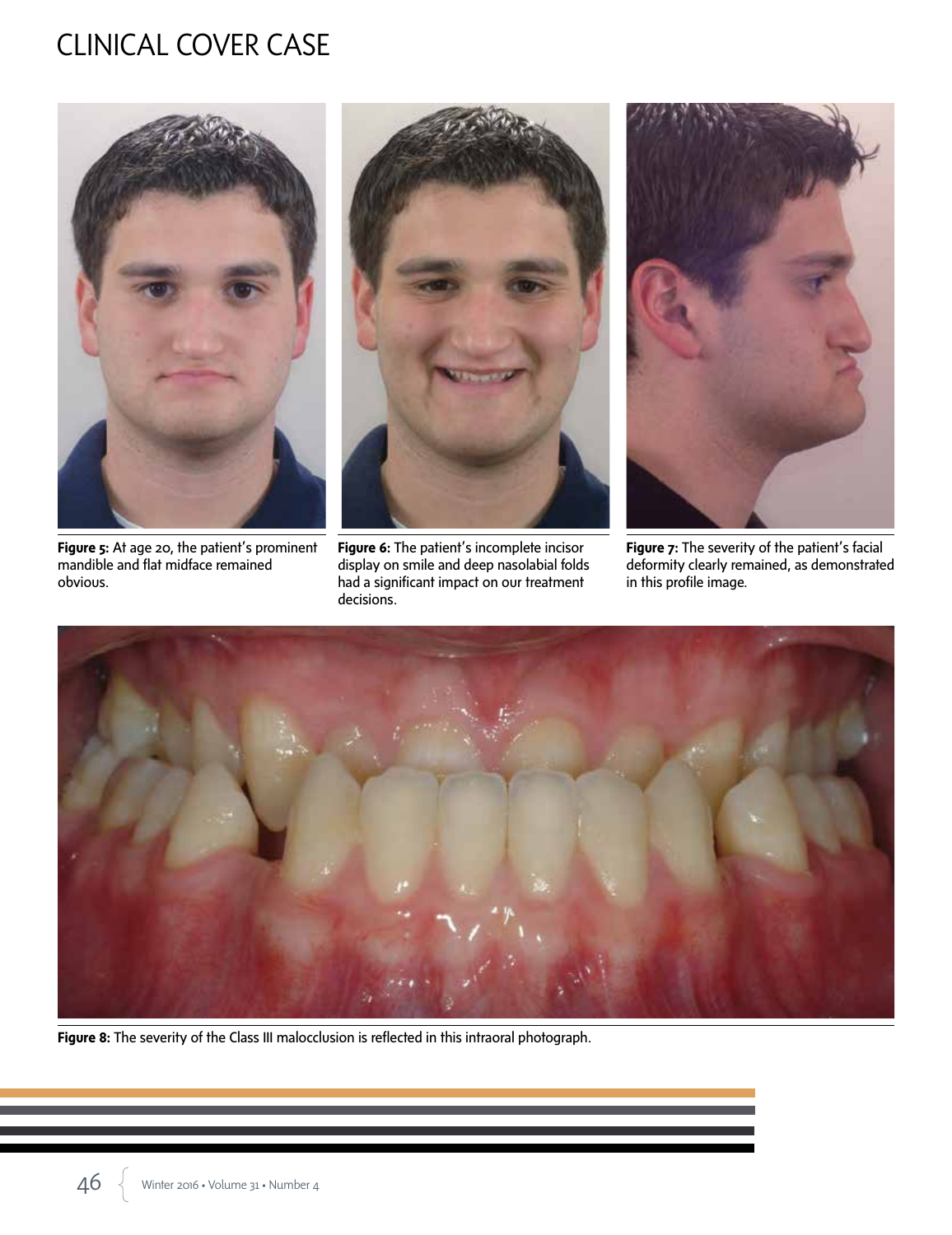

**Figure 9:** The mandibular arch had an overabundance of space and we decided not to close it because that would have retroclined the lower incisors (thus compromising the negative overjet, necessary for appropriate skeletal correction).



Figure 10: Determining the placement of the maxillary incisor was a primary factor in determining where we positioned the maxilla, since the position of the maxillary incisor drove the treatment plan.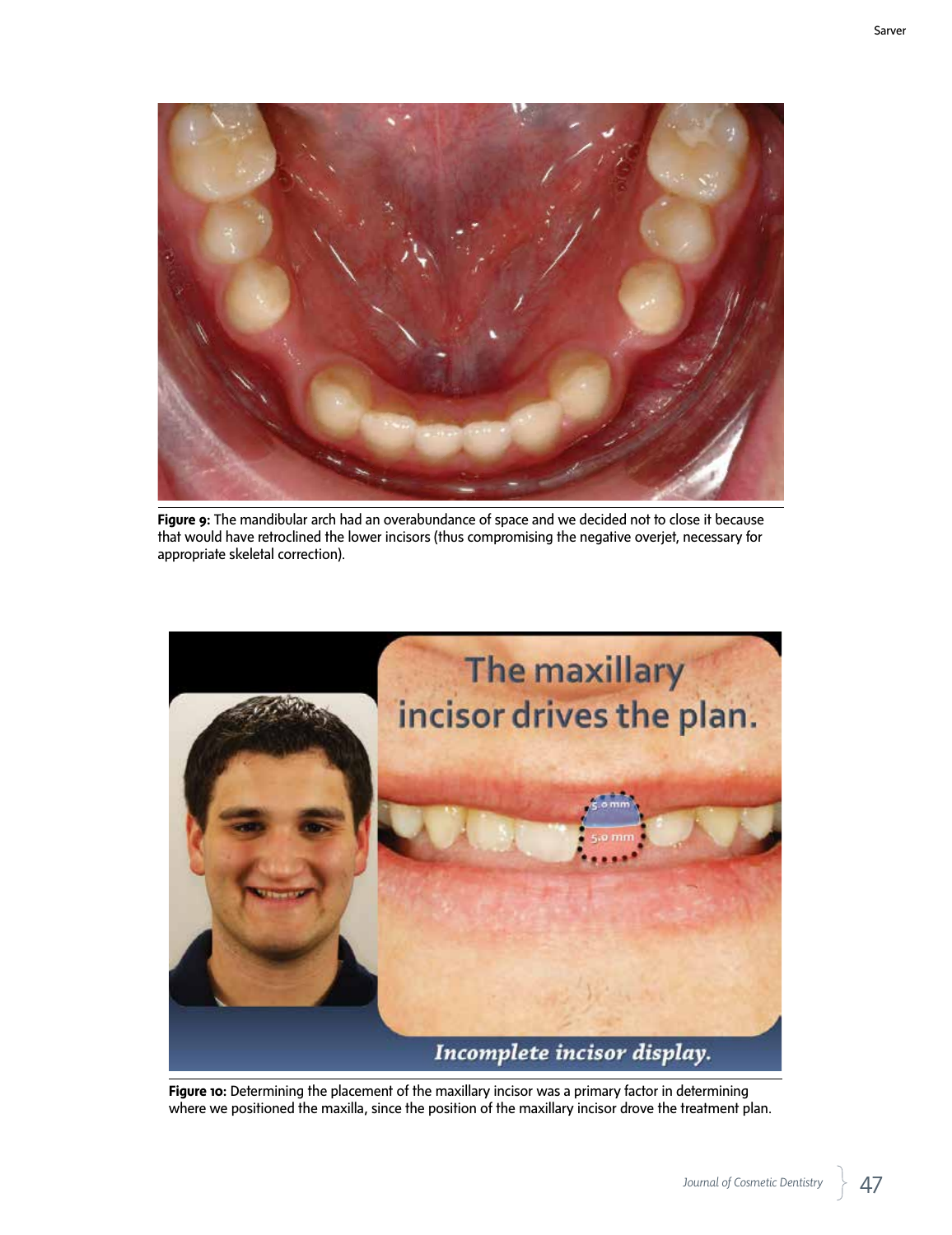#### Surgical Treatment Planning

The clinical measurements of upper lip to incisor relationships are essential to proper diagnosis. First, during our clinical examination, we noted that there was no incisor display at rest. Second, on smile, the patient's incisor display was 5 mm while his crown height was measured at 10 mm. As is the case in cosmetic dentistry, the ultimate desired position of the maxillary central incisor determines the surgical placement of the incisal edge. **Figure 11** demonstrates the overall surgical plan after orthodontic preparation. As the illustration indicates, the maxilla was planned to come forward to increase upper lip support and improve the soft tissue nasolabial folds. Anterior maxillary downgraft was also planned to increase the lower facial height (improving the overclosed appearance) and to increase the amount of incisor display and improve the smile arc. As a result, we calculated a 5-mm anterior downgraft of the maxilla, which would result in 5 mm of tooth display at rest and full incisor display on smile **(Fig 12)**. The oral and maxillofacial surgeon performed a Z osteotomy to provide maximum stability to the maxillary downgraft, so that as the maxilla moves downward and forward, bony contact is still maintained between the maxilla and the zygomatic process **(Fig 13)**. This allows the surgeon to place rigid fixation plates solidly in bone, providing greater stability, since maxillary downgraft is regarded as an inherently unstable procedure. All other skeletal movements were planned around the placement of the maxilla, resulting in bimaxillary surgery with clockwise oc-



**Figure 11:** The surgical plan illustrates how the maxilla needed to come forward to increase upper lip support and improve the soft tissue nasolabial folds. It also indicates an anterior maxillary downdraft to increase incisor display and improve the smile arc.



clusal plane rotation.3-6 **Figure 12:** On smile, the patient showed 5 mm of tooth, while the total crown height was 10 mm. This dictated that the anterior maxilla should be moved inferiorly 5 mm.



**Figure 13:** A Z osteotomy provided maximum stability to the downgraft of the anterior maxilla, while still maintaining bone contact.

But rather than limiting our thinking only to the anteroposterior plane of space, a more three-dimensional spatial diagnosis was required.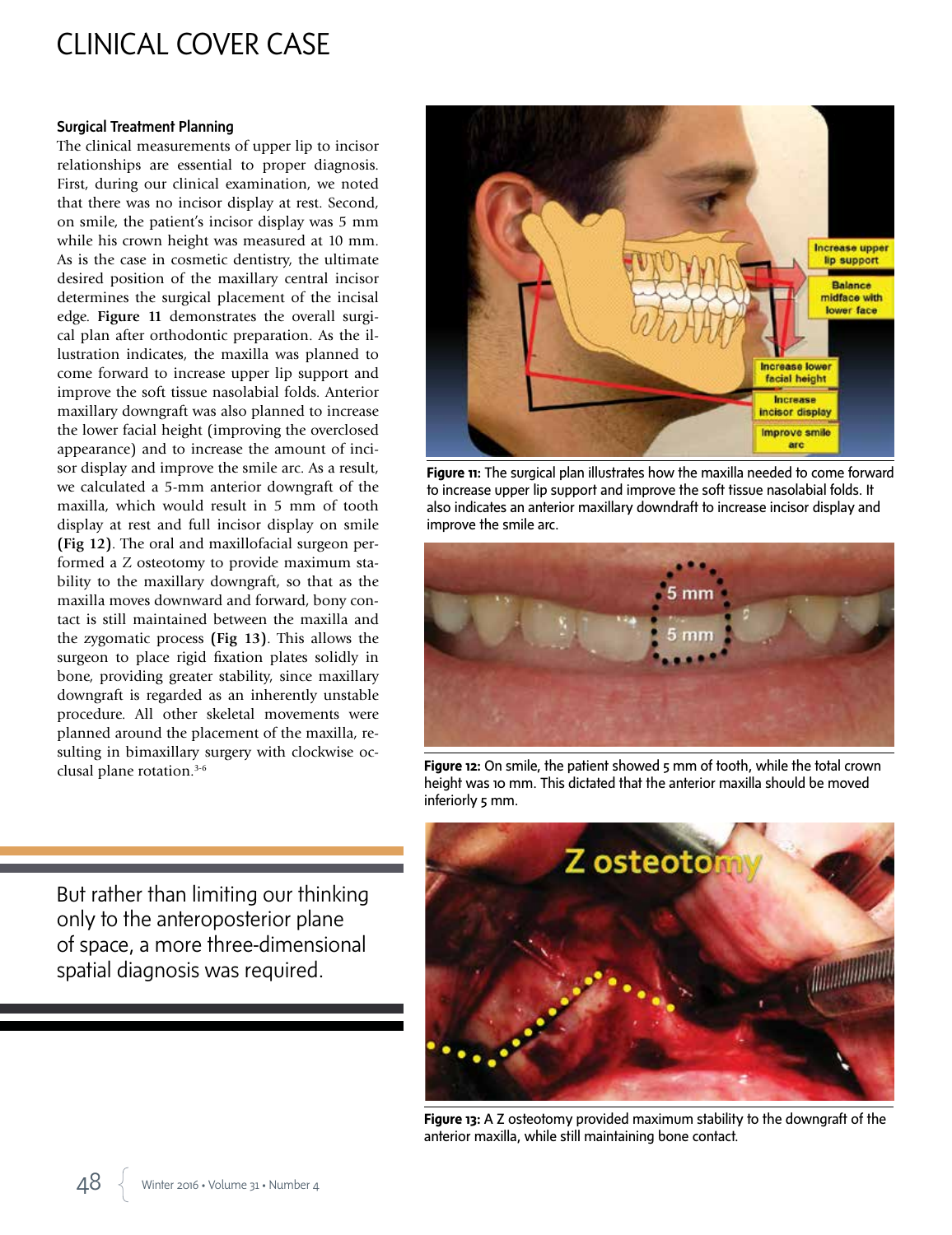The oblique view of the face is what I term the "social view" (i.e., the angle at which people are most often seen in social situations). While the patient presented with a rather prominent mandible, his vertical maxillary deficiency was also characterized by the overclosed look. Also on this view, the low position of the nasal tip and the broad lateral nasal cartilages without a distinct "scroll" (the curvature from the base of the nose into the lateral nasal tip cartilages) are apparent **(Fig 14)**. The anatomy of what is considered an "ideal" nose is shown in the post-treatment (left-hand) image of **Figure 15**. The pretreatment (right-hand) image demonstrates a lack of scroll in this patient due to large lateral nasal cartilages. The dorsum represents the juncture of the nasal bone and the nasal cartilage—the body of the nose—and ideally it should have a general curve to it without projection. The supratip represents the junction of the septal cartilage with the nasal tip cartilages, producing a slight "supratip break." The elevation of the nasal tip is evident compared with the pretreatment image, and the sweep from the base of the nose to the dorsum and the eyebrows is referred to as the "gull wing in flight," which is considered esthetically desirable. The maxillary deficiency is evident in both vertical and horizontal planes of space. There is incomplete incisor display and very deep nasolabial folds on smile **(Fig 16)**. After orthodontic preparation and during the orthognathic procedure, the implants were placed for maximum efficiency of treatment **(Fig 17)**.



**Figure 14:** This image shows a prominent mandible with an overclosed appearance and a low position of the nasal tip with broad lateral nasal cartilages without a distinct "scroll."



**Figure 15:** The image on the left shows the anatomy of what is considered an "ideal" nose. The image on the right demonstrates a lack of scroll due to large lateral nasal cartilages.



**Figure 16:** The maxillary deficiency is evident, with incomplete incisor display on smile and deep nasolabial folds.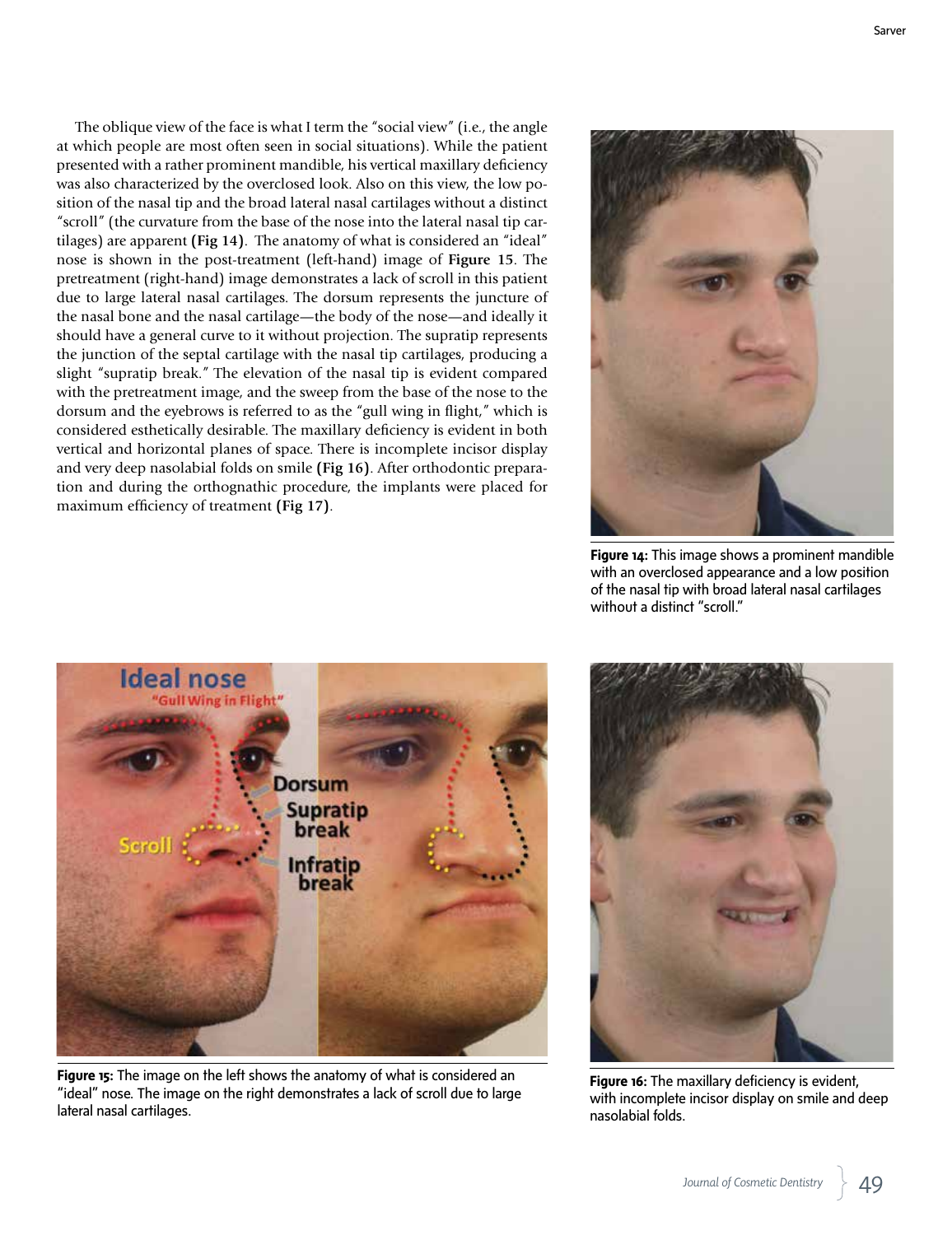The facial profile was further enhanced by the rhinoplasty, which significantly improved the appearance of the nose.



**Figure 17:** Orthodontic preparation for the orthognathic procedure and ideal implant placement, placed during the orthognathic procedure.

#### Rhinoplasty and Orthognathic Surgery

With an expanded team approach, a rhinoplasty was performed simultaneously with the very precise orthognathic surgery. The oblique image in **Figure 18** displays the facial plastic surgeon's superb nasal management: advancement of the maxilla improved the nasolabial folds and achieved excellent balance of the upper face and the lower face. **Figure 19** demonstrates the balance of the chin projection with the upper face. The upper jaw was moved downward and forward to help support the lips and show more tooth when the patient smiled, and the lower jaw was rotated downward and forward in a clockwise fashion, resulting in dramatic improvement in the length of the lower third of the face. The facial profile was further enhanced by the rhinoplasty, which significantly improved the appearance of the nose. The final result is striking in terms of improved occlusion **(Fig 20)**, mandibular arch **(Fig 21)**, and incisor display **(Fig 22)**; and an exceptionally more esthetic profile **(Fig 23)** and smile **(Figs 24)**.

### Synchronization Plan

This case proceeded as most orthognathic cases do in an orthodontic practice. An important part of the decision process is for the orthodontist to assess how the teeth articulate in a simulated Class I relationship. In other words, models are taken and held by hand into the desired Class I relationship and the following evaluations are made:

• Whether the angulations of the anterior teeth are sufficient to allow coupling of the anterior teeth, and simultaneously ideal posterior occlusion. For example, if the lower incisors are too retroclined, then it is virtually impossible to attain good buccal interdigitation. The orthodontist must decide how to decompensate the dentition for good occlusion.



**Figure 18:** This post-treatment oblique image shows excellent nasal management and facial balance with an advancement of the maxilla to improve the nasolabial folds.



**Figure 19:** This oblique image reflects excellent balance of chin projection with the upper face.

- The transverse relationships are then evaluated. If the maxilla is too narrow and expansion is required, the orthodontist must decide whether the expansion is minor and orthodontic arch coordination is all that is needed, or if surgical expansion of the maxilla should be performed at the same time.
- The vertical relationships of the occlusal plane are evaluated. If the maxilla exhibits a differential vertical position between the anterior teeth and posterior teeth, then the maxilla may be segmented to level it and attain a flat occlusal plane in a stable manner. In other words, if there is a pronounced Curve of Spee in the maxillary arch resulting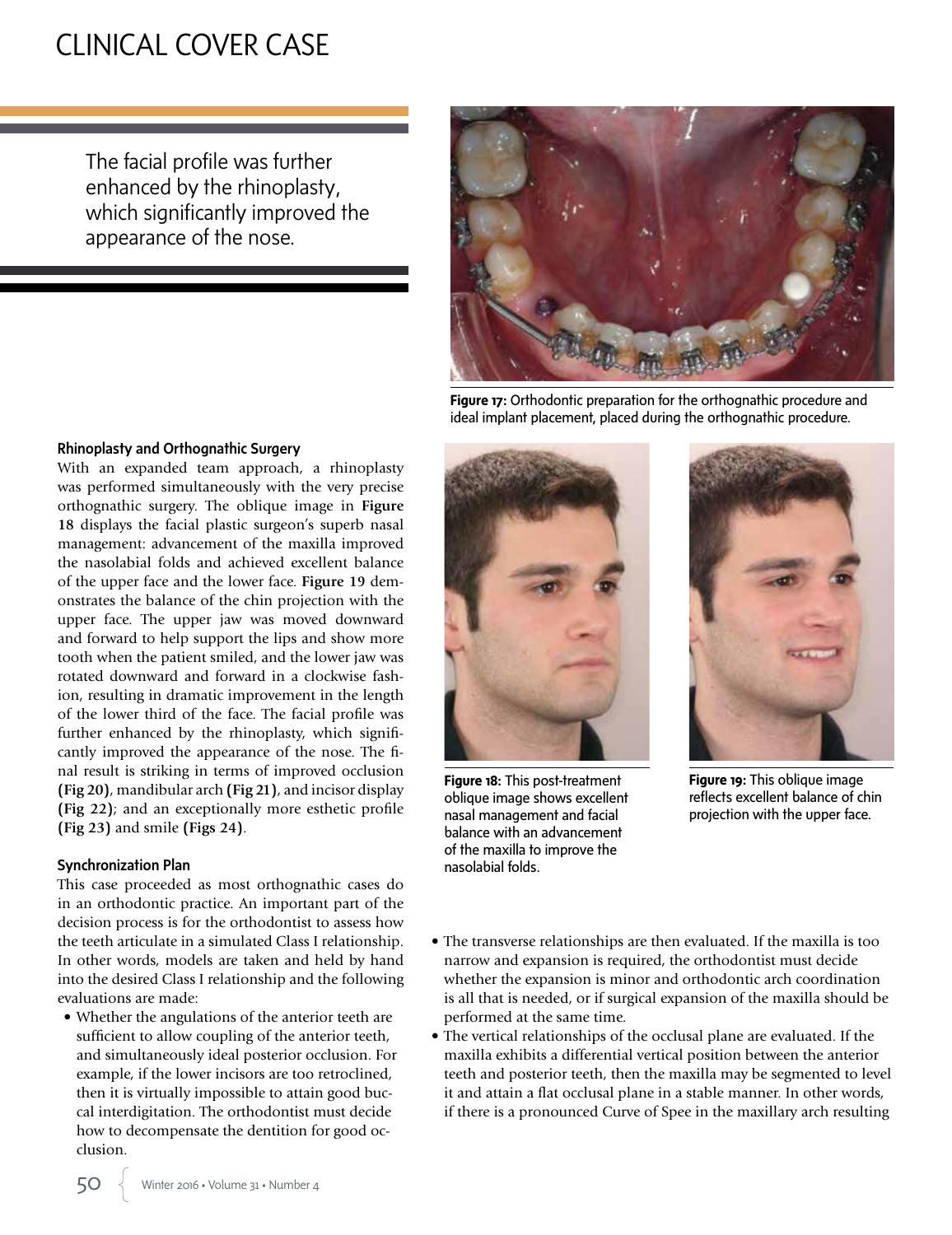



**Figure 20:** The final occlusion. **Figure 21:** The mandibular arch after restoration of the implants.



**Figure 22:** The close-up smile demonstrates the consonance of the smile arc and improved incisor display on smile.



**Figure 23:** The final profile.



**Figure 24:** The final full-face image with complete incisor display and consonant smile arc.